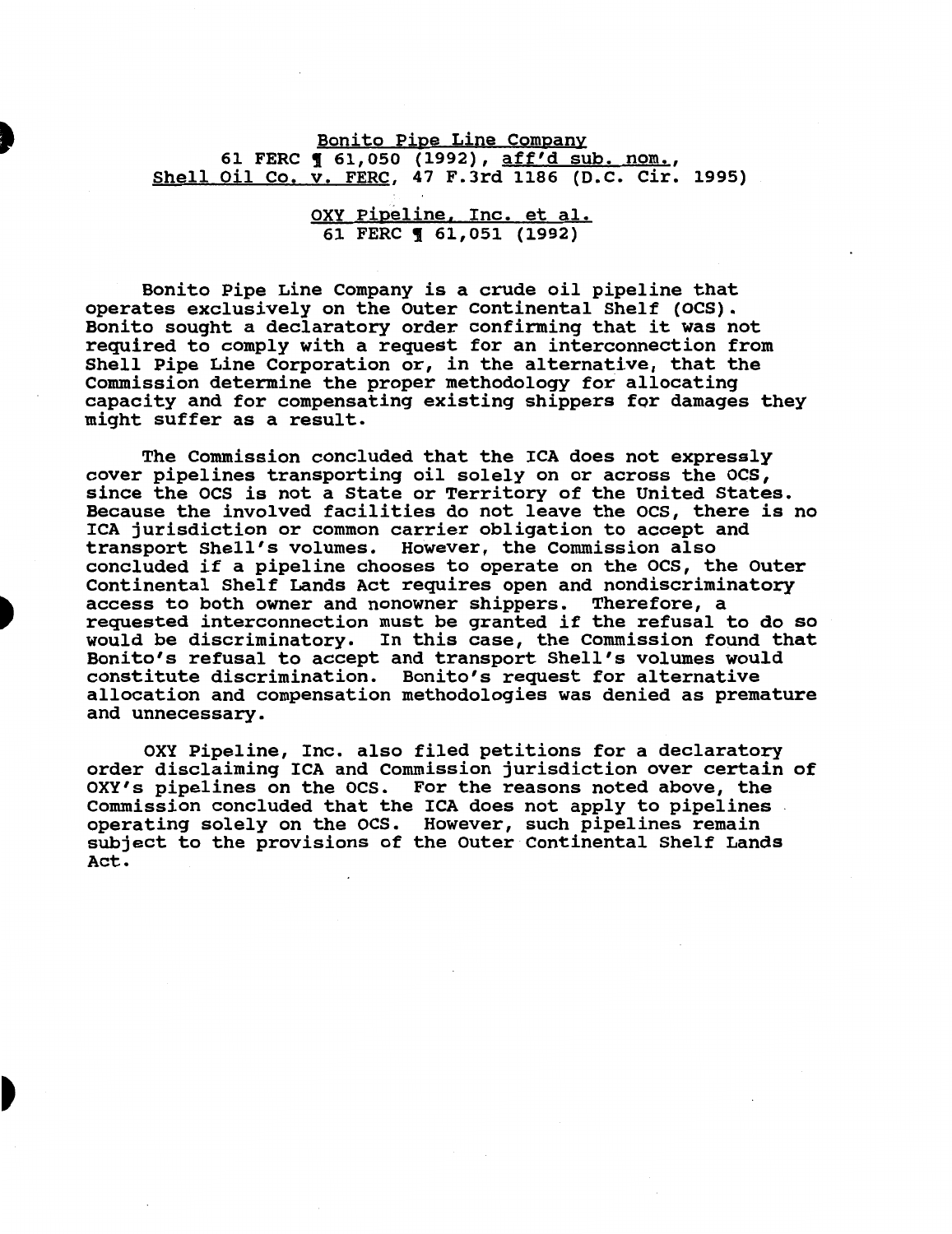Bonito Pipe Line Company Order Determining Transportation Obligation Fact Becommining framsportation corregacion.<br>61 FERC ¶ 61,050 (1992), <u>aff'd sub. nom.</u>, Shell Oil Co. v. FERC, 47 F.3rd 1186 (D.C. Cir. 1995)

OXY Pipeline, Inc., et al. Order Granting Petitions for Declaratory Order and Disclaiming Jurisdiction 61 FERC ! 61,051 (1992)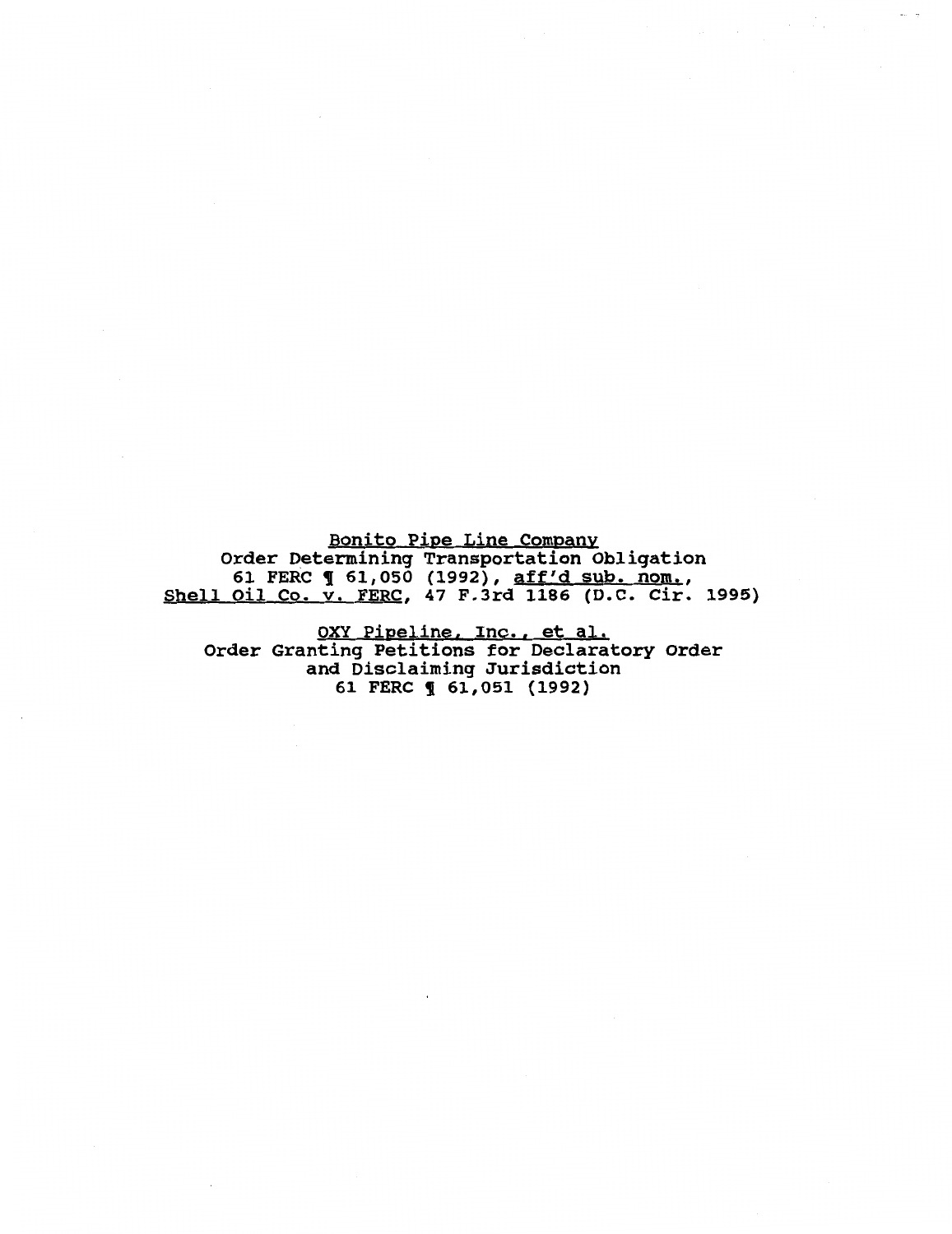$\Sigma$ 

.'\

# $[$ 1,050]

# Bonito Pipe Line Company, Docket No. OR92-7-000

# Order Determining Transportation Obligation

<sup>4</sup>59 FERC 1[61,358, at p. 62,315 (1992).

<sup>5</sup> 59 FERC 1 61,361 (1992).

<sup>6</sup>59 FERC at pp. 62,317-319.

<sup>7</sup> 59 FERC 1 61,358 (1992).

8 Letter Order, Docket Nos. RP91-78-003 and CP92-108-001 (August 25, 1992).

 $\mathcal{H}_{\rm{c}}(\mathcal{C})$ 

*<sup>9</sup>*"Filing to Implement Modified Stipulation and Agreement," Docket Nos. RP91-78-003 and CP92-108-001, Explanatory Statement at pp. 3 and 5-6.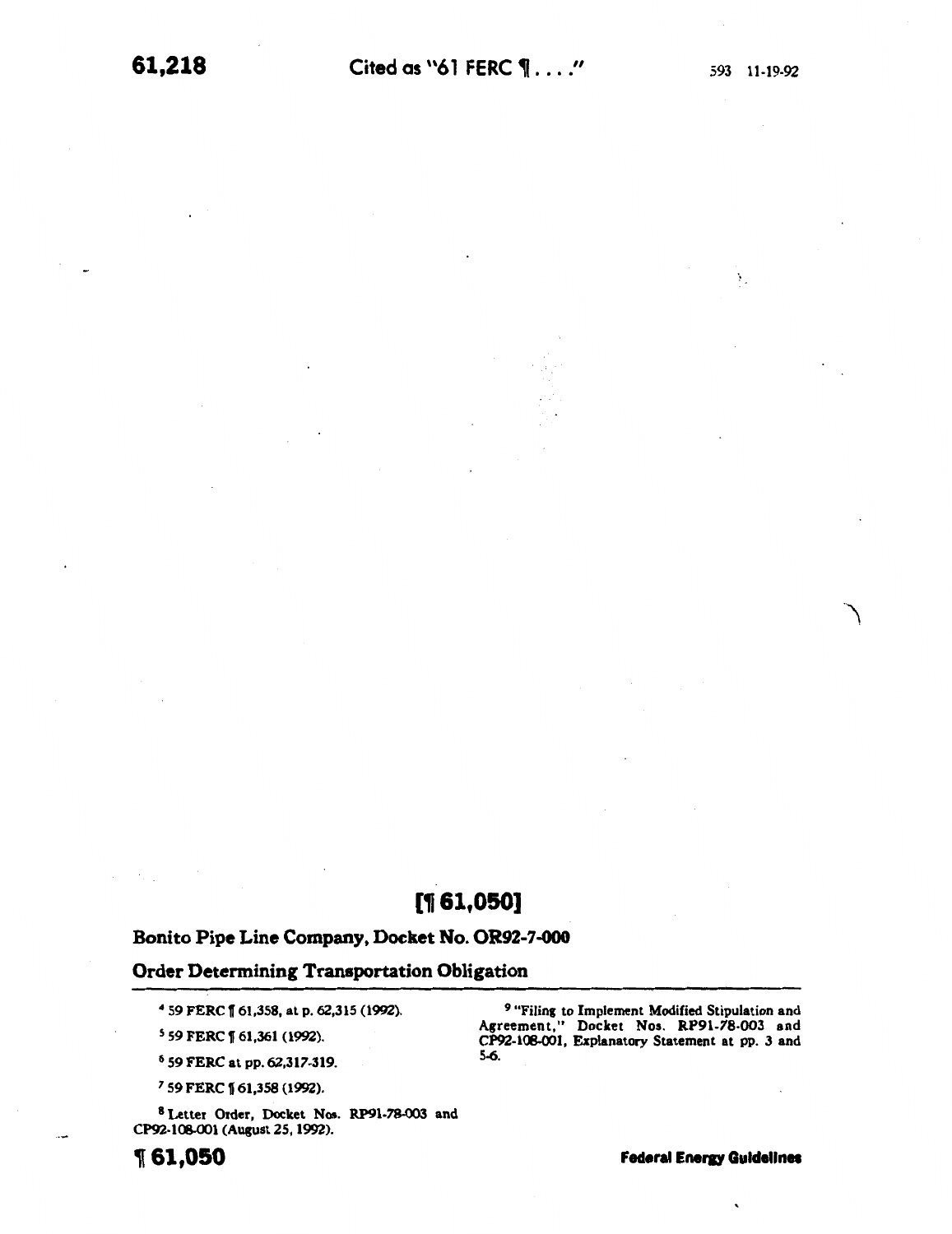## (Issued October 8, 1992)

# Before Commissioners: Martin L. Allday, Chairman; Charles A. Trabandt, Elizabeth Anne Moler, Jerry J. Langdon and Branko Terzic.

On July 1, 1992, Bonito Pipe Line Company  $(Bonito)<sup>1</sup>$  filed a petition for a declaratory order asking the Commission to declare that, under the Outer Continental Shelf Lands Act (OC- $SLA$ <sup>2</sup> and the Interstate Commerce Act  $(ICA)<sup>3</sup>$  Bonito is not unconditionally required to interconnect with Shell Pipe Line Corporation (Shell Pipe Line) and commence transportation of crude oil for Shell Oil Company (Shell Oil).4 In the alternative, should the Commission determine that Bonito must connect with Shell Pipe Line and provide the requested transportation, Bonito asks the Commission to determine a proper methodology for allocating capacity and the appropriate methodology for compensating its existing shippers for the alleged "material disadvantage" they will suffer. As discussed below, we have determined that the OCSLA requires Bonito to grant Shell's request for an interconnection and the transportation of its crude oil. However, we will deny Bonito's request that we determine an allocation methodology and a methodology for compensating its shippers.

#### *Background*

The Bonito pipeline is an outer Continental Shelf (OCS) crude oil pipeline, which extends for 71 miles from Eugene Island Block 330 to Ship Shoal Block 28. At Ship Shoal Block 28, the crude oil is tendered to Ship Shoal Pipe Line Company (Ship Shoal) for ultimate delivery to onshore points. The Ship Shoal pipeline is owned in part and operated by Shell Pipe Line. Ship Shoal also receives deliveries from the Shell-Tarpon system, which is likewise owned in part and operated by Shell Pipe Line, and from the Whitecap system, which is operated by Unocal Pipeline Company. According to Shell, the Bonito crude oil is sour crude, but that accepted from Shell-Tarpon and Whitecap is sweet crude.

Bonito states that when the crude oil streams from all three pipelines are commingled, the Ship Shoal common stream historically has had an average sulfur content of approximately 0.41 percent and has been considered sweet

of complete recent 4

3 49 U.S.C. app. § § 1, *et seq.* 

crude. This has allowed all of the producers of crude oil transported on the Ship Shoal system to receive a substantially higher price than they would if the common stream had a sulfur content in excess of 0.5 percent, which is con sidered to be sour. For this reason, Bonito states that prior to its acceptance of any sour crude tendered to it, it has obtained Ship Shoal's agreement to receive and transport that production.

Bonito also states that its owners are shippers which individually utilize their capacity either as common carriers pursuant to tariffs on file with the Commission<sup>5</sup> or on a proprietary basis. Bonito acknowledges that nonowner shippers have utilized and are utilizing the Bonito system.

A subsidiary of Shell Oil is developing a production unit known as the Augur Unit. Shell anticipates that the Augur production, which is sour crude, will peak at about 50,000 barrels per day (BPD) in 1995. Shell has obtained the necessary permits to construct a 70-mile long pipeline from the Augur Unit to Shell's platform at Eugene Island Block 331. From that point, Shell plans to lay a two-mile long pipeline to Eugene Island Block 330, where it has requested access to the Bonito pipeline system. Bonito has declined Shell's request, based on Ship Shoal's refusal to accept Bonito's increased volumes for transportation in a commingled stream due to the high sulfur content of the Augur production.

#### *Public Notice, Interventions,* and *Protests*

Public notice of this filing was issued on July 8, 1992, providing for protests, motions, or notices to intervene. to be filed on or before July 23, 1992. Timely motions to intervene were filed by Shell and Exxon Pipe Line Company (Exxon). Pursuant to rule 214 of the Commission's Rules of Practice and Procedure,<sup>6</sup> a timely filed motion to intervene is granted unless an answer in opposition is filed within 15 days of the date such motion is filed. Shell also filed a protest and motion for summary disposi-

6 18 C.F.R. § 385.214 (1992).



-

# , **61,050**

Brown and the first control of the Little Control of the Con-

<sup>1</sup> Bonito Pipe Line Company is the operator of the Bonito pipeline system, which is jointly owned in undivided interests by the persons listed in appendix A to this order. Bonito Pipe Line Company is a wholly owned subsidiary of Pennzoil Exploration and Production Company (Pennzoil). Pennzoil is one of the Bonito pipeline system's owners.

<sup>2 43</sup> U.S.C. § § 1331, *et seq.* 

<sup>4</sup> Both Shell Oil and Shell Pipe Line are parties to this proceeding. In this order, they will be referred to both jointly and individually as "Shell" unless the context requires otherwise.

The owners which have tariffs on file with the Commission are Chevron Pipe Line Company (Chev· ron Pipe Line), Conoco Pipe Line Company (Conoco), and Mobil Eugene Island Pipeline Company (Mobil).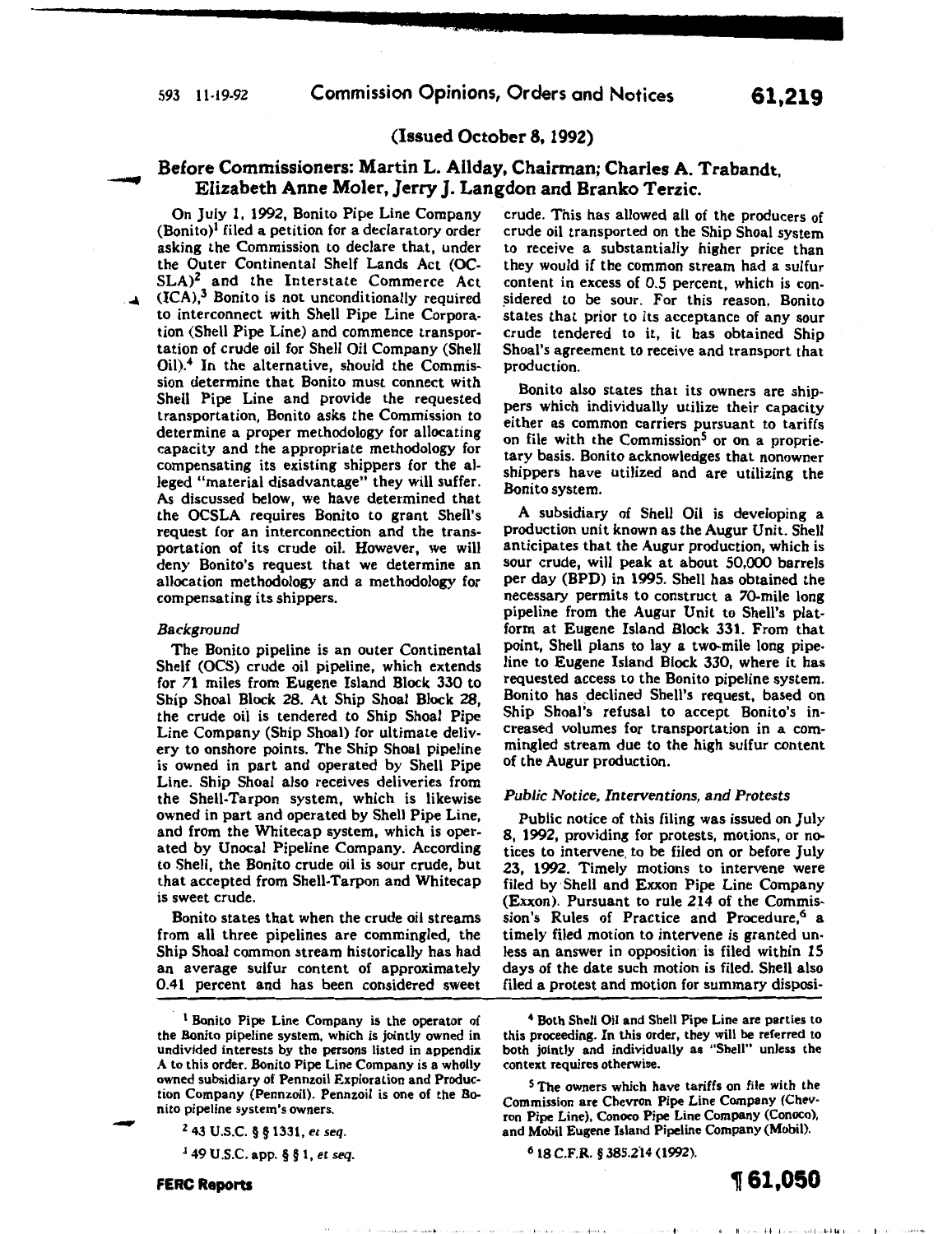----

tion. No other persons intervened or protested Bonito's filing.

Bonito filed an answer to Shell's protest and motion for summary disposition. Shell then filed a reply to Bonito's answer, and Bonito filed an answer to Shell's reply. Rule 213 of the Commission's Rules of Practice and Procedure<sup>7</sup> generally prohibits answers to protests and answers; however, these pleadings have aided the Commission in developing the record in this proceeding, and we will admit them.

#### *Discussion*

#### *Outer Continental Shelf Lands Act*

We will first examine Bonito's responsibilities under the OCSLA. Originally enacted in 1953 and amended in 1978, the OCSLA declares that it is the policy of the United States that the OCS is a vital national resource reserve held available for expeditious and orderly development in a manner consistent with the maintenance of competition and other national needs.8

Section 1334(e) provides in part that

[r]ights-of-way through the submerged lands of the outer Continental Shelf ... may be granted by the Secretary [of the Interior] for pipeline purposes for the transportation of oil [and] natural gas ... upon the express condition that oil or gas pipelines shall transport or purchase without discrimination, oil or natural gas produced from submerged lands or outer Continental Shelf lands in the vicinity of the pipelines ....

Section 1334(f) was added by the 1978 amendments and states in part that

every permit, license, right-of-way, or other grant of authority for the transportation by pipeline on or across the outer Continental Shelf of oil or gas shall require that the pipeline be operated in accordance with the following competitive principles:

*7* 18 C.F.R. § 385.213(a)(2) (1992).

8 43 u.s.c. § 1332(3).

*<sup>9</sup>*Interpretation of Section 5 of the Outer Continental Shelf Lands Act, *57* Fed. Reg. 14922 (April 26, 1988), 43 FERC 1f 61,006 (April 1, 1988).

<sup>10</sup> Interpretation of, and Regulations Under, Section 5 of the Outer Continental Shelf Lands Act Governing Transportation of Natural Gas by Interstate Natural Gas Pipelines on the Outer Continental Shelf, 55 Fed. Reg. 50925 (December 19, 1988), *FERC Statutes and Regulations, Regulations Preambles 1986-1990* [ 30,842 (December 9, 1988).

<sup>11</sup> Interpretation of, and Regulations Under, Section 5 of the Outer Continental Shelf Lands Act Governing Transportation of Natural Gas by Interstate Natural Gas Pipelines on or Across the Outer Continental Shelf, 54 Fed. Reg. 8301 (February 28,

(A) The pipeline must provide open and nondiscriminatory access to both owner and nonowner shippers....

We have not heretofore addressed the specific question before us in this proceeding. However, in Order Nos. 491,<sup>9</sup> 509,<sup>10</sup> and 509-A,11 we have addressed the obligations of natural gas pipelines under the OCSLA.12 While we acknowledge that application of those orders is limited to jurisdictional natural gas pipelines, some aspects of our analysis of the OCSLA apply with equal force to the obligations of oil pipelines.

For example, in Order No. 509, we quoted the Conference Report on the 1978 amendments to the OCSLA which describes the intent of section  $5(f)(1)$  as follows:

The agreed-to subsection (f) provides for open and nondiscriminatory access to apply to all pipelines and is a reaffirmation and strengthening of subsection S(e) which provides for the transport or purchase of all OCS oil and gas " without discrimination."<sup>13</sup>

We went on to state that section  $5(f)(1)(A)$ requires an OCS pipeline to provide open and nondiscriminatory access to both owner and nonowner shippers, in addition to the express condition in section 5(e) of the OCSLA that OCS pipelines must transport or purchase without discrimination.14 We noted that "Congress, through the OCSLA, has made openaccess a prerequisite to doing business on the OCS."IS

In affirming our earlier conclusion regarding the open-access mandate of the OCSLA, we further emphasized in Order No. 509-A that, while OCS pipelines are not compelled to operate on the OCS, if they choose to do so, they are required to comply with the mandate of section

1989), *FERC Statutes and Regulations, Regulations Preambles 1986-1990130,848* (February 21, 1989).

<sup>12</sup> Order Nos. 491, 509, and 509-A were recently affirmed in *Tennessee Gas Pipeline Co. v. FERC,*  Nos. 89-1094, 89-1257, 89-1455, and 89-1621 (D.C. Cir. Aug. 14, 1992). The matter was remanded to the Commission on an issue not relevant to our decision in this proceeding.

<sup>13</sup>*FERC Statutes and Regulations, Regulations Preambles 1986-1990* f 30,842, at p. 31,270 (quoting H.R. Conf. Rep. No. 1474, 95th Cong., 2d Sess. 37, *reprinted in* 1978 U.S.Code Cong. & Admin. News *1674,* 1686).

<sup>14</sup>*FERC Statutes and Regulations, Regulations Preambles 1986-1990130,842,* at p. *31,270.* 

IS *ld.* at p. 31,274.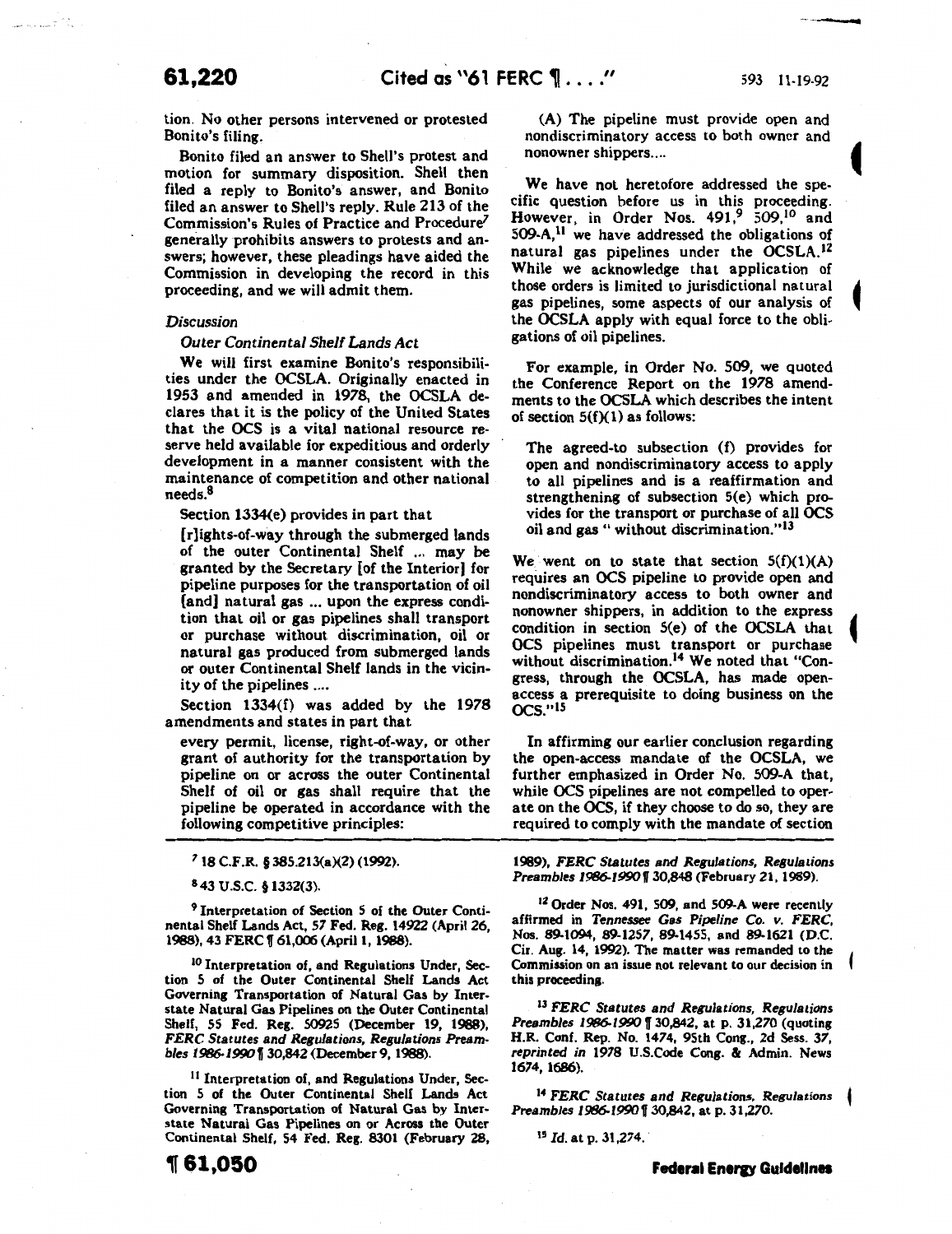5 of the OCSLA. 16 Additionally, we note that .there is nothing in the legislative history of the OCSLA that persuades us that the nondiscrimination provisions of that act were intended to apply to oil pipelines in a different fashion than they apply to natural gas pipelines.<sup>17</sup>

*Interstate Commerce Act* 

Next, we will address the jurisdictional issue of whether the ICA· applies to OCS oil pipelines. That requires the Commission to interpret its authority over such pipelines under section 1(1) of the ICA. That section provides in pertinent part that the ICA "shall apply to common carriers engaged in ... [t]he transportation of oil ... by pipeline ...

from one State or Territory of the United States ... to any other State or Territory of the United States ... or from one place in a Territory to another place in the same Territory, or from any place in the United States through a foreign country to any other place in the United States, or from or to any place in the United States to or from a foreign country, but only insofar as such transportation takes place within the United States ....

The section specifically excludes transportation wholly within one state.

It is clear that the ICA does not expressly cover pipelines transporting oil solely on or

*l6FERC Statutes* and *Regulations, Regulations Preambles 1986-19901{30,848,* at pp. 31,334-35.

<sup>17</sup>*See* H.R. Rep. No. 413, 83rd Cong., 1st Sess. (1953), *reprinted in* 1953 U.S.C.C.A.N. 2177~5, H.R. Rep. No. 590, and H.R. Conf. Rep. No. 1474, 95th Cong., 2d Sess. 1 (1978), *reprinted in* 1978 U.S.C.C.A.N. 1450-1760.

1843 U.S.C. § 1332 (The OCSLA states: "It is hereby declared to be the policy of the United States that (1) the subsoil and seabed of the outer Continental Shelf appertain to the United States and are subject to its jurisdiction, control, and power of disposition as provided in this subchapter.")

19 Section 1333(a)(1) of the OCSLA provides that "[t]he Constitution and laws and civil and political jurisdiction of the United States are hereby extended to the subsoil and seabed of the outer Continental Shelf and to ... any ... installation or other device ... for the purpose of transporting [resources therefrom] to the same extent as if the outer Continental Shelf were an area of exclusive Federal jurisdiction located within a State." 43 U.S.C. § 1333(a)(1). The Supreme Court has described the OCS as an "exclusive federal enclave." *Shell Oil v. Iowa Dept. of Revenue,* 488 U.S. 19, 29 n. 9 (1988). However, the OCSLA's grant of jurisdiction did not extend sovereignty in the sense of total ownership or control. *Treasure Salvors, Inc. v. The Unidentified Wrecked and Abandoned Sailing Vessel,* 569 F.2d 330 (5th Cir. 1978) (A Spanish vessel

.. wreck on the OCS is not within the jurisdiction of the United States because the OCS is not land owned or controlled by the United States for purposes of the Antiquities Act (16 U.S.C. § § 431-433)). In sum, the

**FERC Reports** 

across the OCS. While the OCS appertains to the United States,<sup>18</sup> the OCS is not a State or Territory of the United States.<sup>19</sup> Hence the OCS does not come within the ICA's jurisdictional language quoted above.20

Although the OCSLA, at 43 U.S.C. § 1333(a)(1), makes it clear that federal law applies to the OCS and the ICA comes within that provision, this alone does not make the ICA applicable to the OCS. Section 1333(a)(l) also provides that the OCS is to be treated as "an area of exclusive federal jurisdiction located within a State" for the purposes of applying federal laws. The ICA would not apply to transportation within such a federal enclave unless the facilities exited the enclave and the oil moved in interstate commerce.<sup>21</sup> Here, the involved facilities do not leave the OCS, and, therefore, do not give rise to jurisdiction. Accordingly the Commission concludes that it does not have jurisdiction under the ICA to require Bonito, which is a pipeline engaged in the transportation of oil solely on or across the OCS, to accept and transport Shell's volumes.<sup>22</sup> However, as stated above, Bonito remains subject to the antidiscrimination provisions of the OCSLA and must provide open and nondiscriminatory access to both owner and nonowner shippers.

OCS is part of the United States and commerce there is interstate commerce for Constitutional purposes, *Maryland v. Louisiana,* 451 U.S. 725 (1981), but the OCS is not an organized Territory and is not within the jurisdictional grant of the ICA.

20 By contrast, the definition of interstate commerce in the Natural Gas Act does cover OCS pipelines. Section 2(7) provides:

(7) "Interstate commerce means commerce between any point in a State and any point outside thereof, or between points within the same State but through any place outside thereof, but only insofar as such commerce takes place within the United States."

15 U.S.C. § 717(b). *See Continental Oil Co. v. FPC,*  370 F.2d. 57 (5th Cir. 1967). (The transfer of certain offshore leasehold interests is a sale of natural gas in interstate commerce.)

<sup>21</sup> Cf. Interstate Energy Co., 32 FERC 161,294 (1985), in which we stated that the question of whether commerce is interstate or intrastate is to be determined from the essential character of the commerce and that the transportation intent of the shipper at the time the shipment commences its journey is one of the most significant factors in making that determination.

22 A pipeline that starts on the OCS and transports oil through the seaward boundaries of the State to shore for further movement in interstate commerce is jurisdictional under the ICA. 43 U.S.C. § § 1311-1315.



office to condition to a concentral condition of the control of the

 $\overline{\phantom{a}}$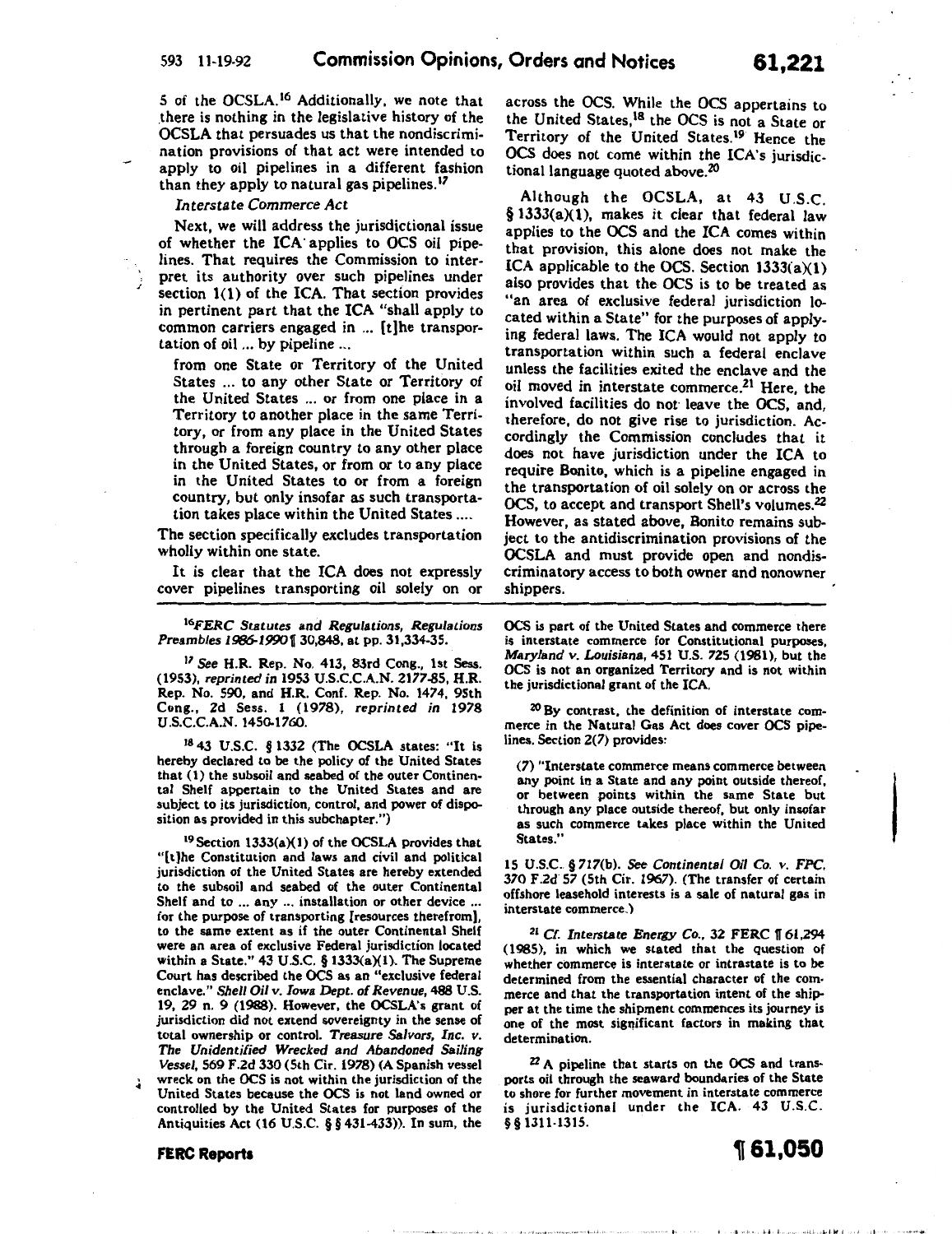#### *The Question of Discrimination*

Bonito is not subject to the common carrier obligation under the ICA as discussed above. However, under the OCSLA, Bonito must provide nondiscriminatory open access transportation on its system as also discussed above. Bonito argues that its refusal to permit the interconnection and to transport Shell's volumes is not discriminatory. It contends it is justified in refusing the Shell volumes because Ship Shoal will not accept Bonito's common stream if the Augur volumes are introduced. According to Bonito, Shell Pipe Line, the operator of Ship Shoal, "flatly refused to accept the incremental production available from Shell Oil" (the producer seeking access to Bonito's system) into Ship Shoal's common stream, indicating that it has a plan to segregate the Bonito stream offshore and batch the separate streams in a common line once the oil comes onshore.

Bonito asserts that introduction of the Augur volumes and the resulting segregation by Ship Shoal would cause Bonito's current shippers to lose the financial benefit of the upgrade they receive by virtue of the commingling. with other streams on Ship Shoal. Bonito also argues that its sulfur bank would not provide an adequate remedy for this loss.

Bonito's arguments miss the point, and we will reject them. Clearly, under the facts of this case, Bonito's refusal to accept and transport the Augur volumes constitutes discrimination that is prohibited by the OCSLA.

First, Bonito acknowledges that since it commenced service in 1973, it has received for transportation both sweet and sour crude oil. This mixture of crude oil has resulted in an average sulfur content on the system ranging from *0.67* percent to *0.79* percent, which is the current figure. The Augur crude oil will have a sulfur content of approximately 1.0 percent.

Bonito's status as a sour crude line is further demonstrated by undisputed evidence submitted by Shell. In a January 31, 1989 letter to Chevron Pipe Line, Bonito enclosed a projected five-year flow rate on its system. Only two input points were projected to have a sulfur content lower than 0.5 percent, and those two total approximately 1,561 BPD of the projected 1992 throughput of approximately

<sup>23</sup> Shell Protest, Tab 5.

<sup>24</sup> Shippers of crude on Bonito's system are compensated for differences in sulfur content through the quality bank in place on the system.

<sup>25</sup> Shell Pipe Line's letter to Bonito dated September 6, 1991, states in part:

{H}ad we been aware of the Chevron tie-in prior to the start of their construction, we would have asked that they not proceed. However, we do understand 26,430 BPD. The remaining 11 input points were projected to have sulfur contents ranging from 0.6 percent to 1.0 percent.<sup>23</sup> Thus, contrary to Bonito's claims, introduction of the Augur production will not adversely affect Bonito's current shippers because that system is now and always has been a sour crude system. In light of the fact that a portion of the crude oil already transported by Bonito has a sulfur content at or near 1.0 percent, Bonito cannot legitimately argue that Shell's volumes are so different from the common stream already being transported that they will materially aifect the current quality of the stream.

We specifically reject Bonito's allegation that acceptance of the Shell volumes would result in a material disadvantage to its current shippers. Those shippers, most of whom have been tendering sour crude to Bonito, $24$  have received a windfall for the past 19 years in the form of the upgrade resulting from commingling on Ship Shoal. The fact that they have benefitted from a higher price for the crude oil than they would have received had they sold it at the wellhead does not override Bonito's obligation to avoid discrimination against a similarly situated shipper.

Second, there is an additional factor that leads us to determine that Bonito's refusal to accept the Augur volumes is contrary to the pipeline's statutory duty under the OCSLA. The parties cite a 1991 example involving Chevron Pipe Line's interconnection with the Bonito system and subsequent transportation of a large volume of crude oil with a sulfur content of 0.91 percent. However, Bonito attempts to distinguish that situation by stating that in Chevron's case, the combined stream on Ship Shoal remained below 0.5 percent, and Shell Pipe Line, as operator of Ship Shoal, consented to Chevron's connection with the Bonito's system. Yet despite Ship Shoal's acceptance of the Chevron Pipe Line volumes, Bonito asserts that this connection prompted an unprecedented expression of concern from Ship Shoal that increased introduction of sour crude might adversely affect all shippers on the Ship Shoal system.<sup>25</sup>

Shell disputes Bonito's interpretation of Ship Shoal's acceptance of the Chevron Pipe Line crude. Shell offers a series of letters relating to the Chevron Pipe Line crude indicating that

that the Chevron tie-in work is essentially complete. Therefore, the Ship Shoal Owners will reluctantly accept the Bonito stream at additional volume on a trial basis. Please be aware, though, that should the Chevron tie-in result in any significant shipper complaints of significant degradation we may be forced to reduce receipts from Bonito to pre-tie-in levels or ask Bonito to explore alternatives for hatching their stream throughout the Ship Shoal system.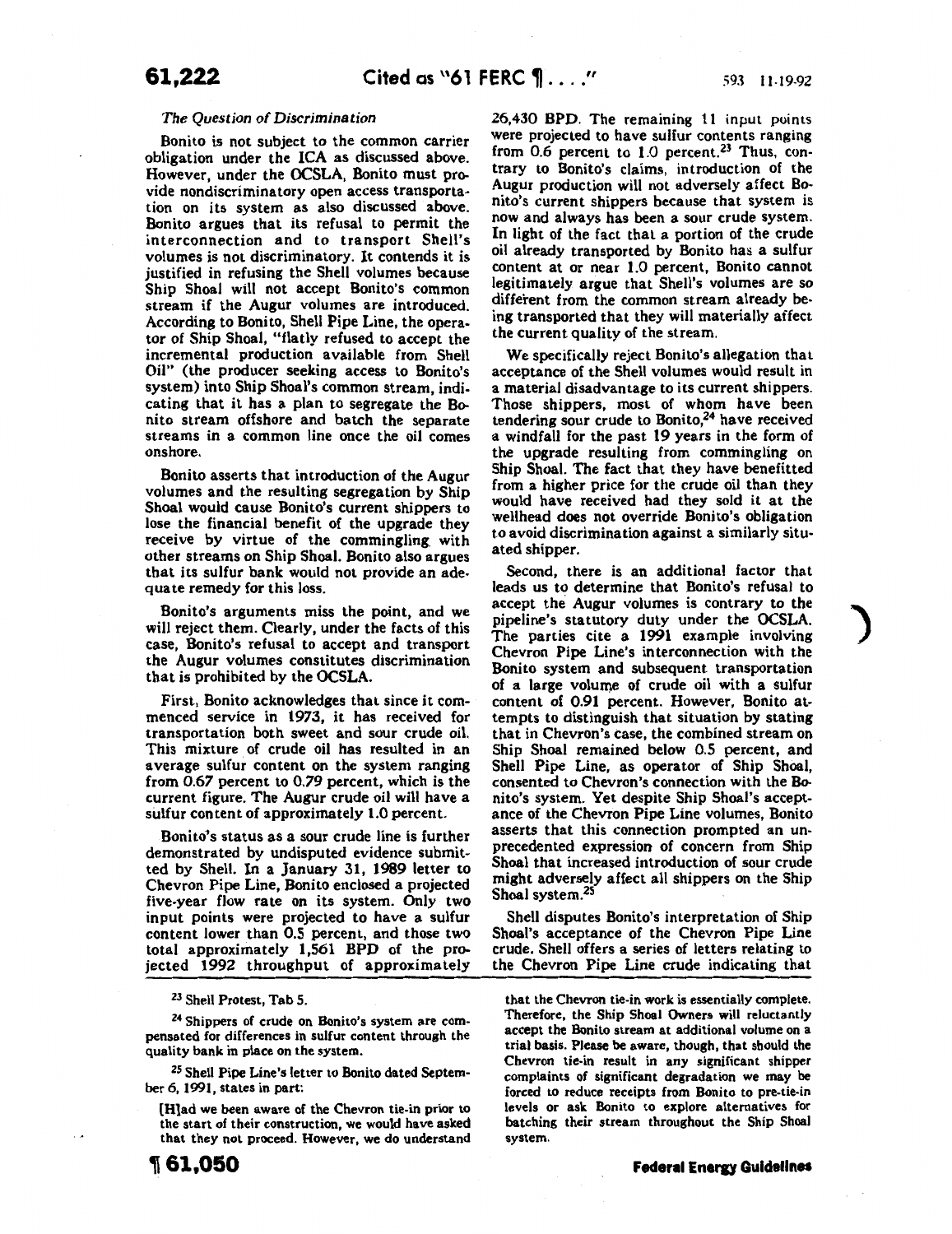Shell Pipe Line, as operator of Ship Shoal, was repeatedly assured that the sulfur content of the Chevron Pipe Line crude oil would not exceed .69 percent, $^{26}$  when, in fact, it is approximately 1.0 percent sulfur by weight. $27$  The letters also indicate that Ship Shoal was advised that Bonito's throughput would decline to little more than half ·of current levels. This series of correspondence, contends Shell, was the basis for its statement in the September 6, 1991 letter to Bonito that, had it known the facts before the connection with Chevron was complete, it would have objected to Ship Shoal's acceptance of the higher volumes of Bonito sour crude resulting from introduction of the Chevron volumes.

Shell states that Chevron Pipe Line is shipping approximately 18,000 BPD of sour crude that is essentially identical to the Augur crude oil. According to Shell, that amounts to more than one-half of Bonito's current throughput; therefore, Shell expected that Bonito would accept the Augur production. Bonito, however, while not disputing Shell's contentions concerning the volume and sulfur content of the Chevron volumes, continues to attempt to distinguish the situations by pointing out that in the Chevron Pipe Line example, Ship Shoal expressly agreed to accept Chevron Pipe Line's volumes as part of the Bonito stream, while there is no such approval for Shell. Bonito then contends that it is not discriminating against Shell, rather it is Shell Pipe Line, as operator of Ship Shoal, that has precluded Bonito's acceptance of the Augur volumes. Bonito notes that Chevron Pipe Line, as an owner of Bonito,<sup>28</sup> had its own existing capacity available for transportation while Shell, according to Bonito, has demanded that all available capacity be made available to it, including that which is owned and operated on a proprietary basis.

Finally, Bonito seeks to refute Shell's charge of undue discrimination by citing a 1987 request by Conoco, one of the Bonito owners, to ship 35,000 BPD of crude oil having a sulfur content of approximately 1.0 percent. Bonito states that it advised Conoco that Ship Shoal's consent would be required, and Bonito further states that Conoco apparently did not obtain that consent and ultimately transported its production on the Eugene Island System.

Bonito's attempts to distinguish the Chevron connection must fail. Approval or lack thereof on the part of Ship Shoal is irrelevant to the Bonito owners' statutory duty to transport crude oil on Bonito's system in a nondiscrimi-

<sup>26</sup> Shell Protest, Tab 5

FERC Reports

*.•* )

<sup>27</sup> As noted above, Bonito has described Chevron Pipe Line's crude oil as containing approximately 0.91 percent sulfur.

natory fashion. Chevron's ownership interest in the Bonito system and the suggestion that the "proprietary" owners are not required to provide the requested transportation are equally unpersuasive, given the clear mandate of the OCSLA that the pipeline must provide open and nondiscriminatory access to both owner and nonowner shippers. And Bonito's effort to compare Shell's request with that of Conoco is of no avail. Given the fact that Bonito's system historically has transported a considerable volume of crude oil with a sulfur content at or near 1.0 percent, Bonito improperly denied Conoco's 1987 request.

In summary, it is Shell's effort to obtain transportation for crude oil comparable to that already being shipped on Bonito and Shell's desire to interconnect with Bonito as Chevron previously has done that causes us to find that Bonito's refusal to permit the interconnection and transport the volumes constitutes discrimination. Thus, we conclude that under the OC-SLA, Shell must be permitted to interconnect with Bonito's system and to transport the Augur volumes.

## *Bonito's Other Arguments*

Bonito raised a variety of other arguments in support of its position that it is not required to interconnect with Shell and transport the Augur volumes. However, none of these arguments alters Bonito's statutory obligations under the OCSLA.

#### *Transportation Alternatives*

Bonito alleges that Shell Oil has other transportation alternatives available to it, including the Whitecap system, the Eugene Island Pipeline, and the Shell-Tarpon system. However, Bonito states that Shell has refused to discuss alternatives, thereby giving the appearance that the two Shell affiliates are seeking to force the Bonito crude oil stream to be segregated on Ship Shoal. Disputing Bonito's assertion that it has transportation alternatives, Shell contends that Bonito is the only pipeline that transports sour crude from Eugene Island to Ship Shoal, that transportation on the Eugene Island system would be circuitous and more costly, and that even if it were to ship its production on the Shell-Tarpon system, that action would cause Ship Shoal's common stream to turn sour, and Ship Shoal would be forced to segregate its sweet and sour streams, thereby likewise depriving Bonito's shippers of their claimed right to the upgrade.

We have already determined that the OC-SLA compels Bonito to accept the Augur

>H ,,,,.j," I

system. *See* appendix A

<sup>28</sup> Chevron Oil is listed as an owner of the Bonito

•

 $\sim 0.04$  and  $\sim 0.44 \times 1$  and an analytical policy of  $\sim 0.01$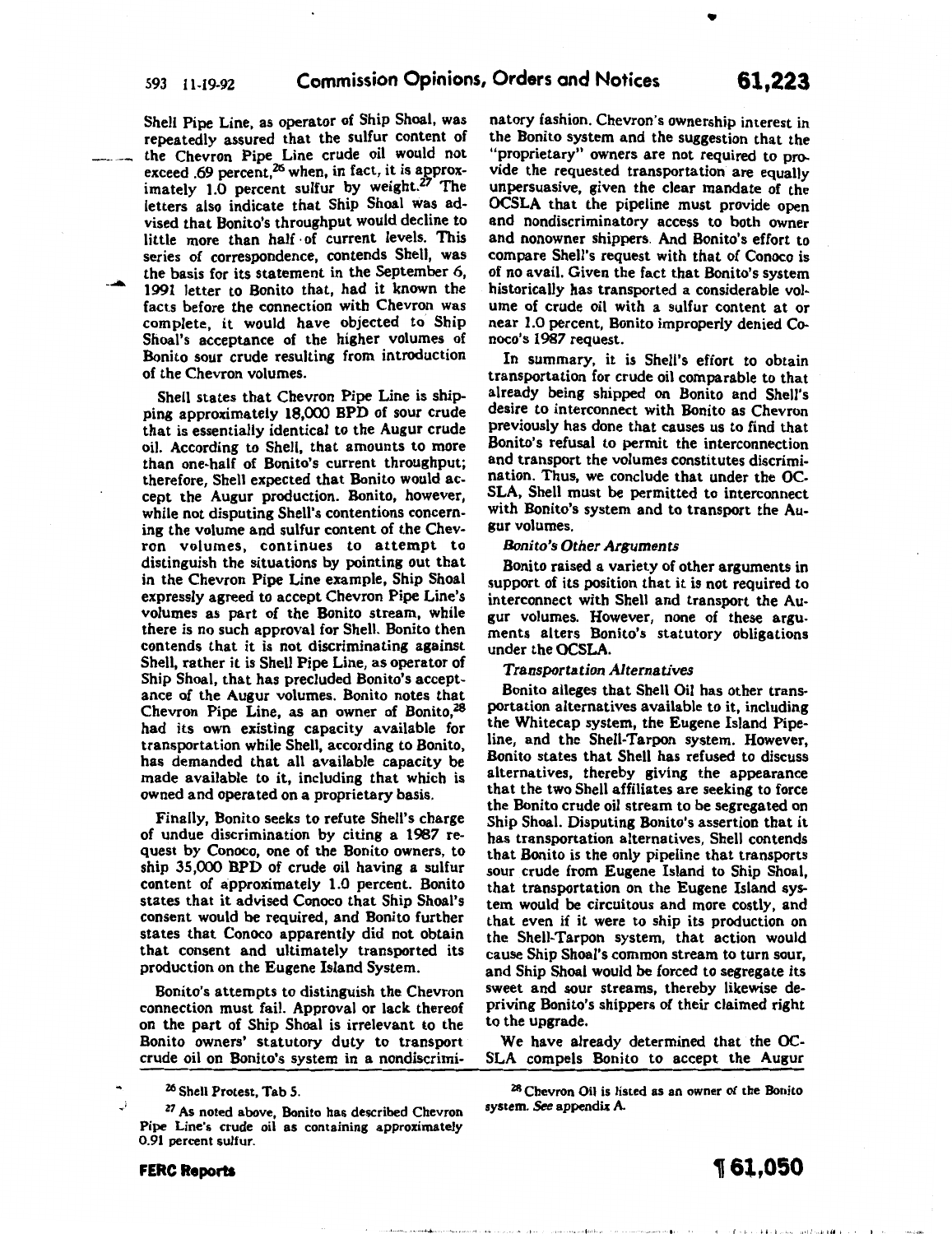T l

volumes. The possible availability of other transportation in the area does not relieve Bonito of its obligation to accept Shell's volumes.

#### Effect of Operating Agreements and Tariffs

Bonito contends that sections  $IV^{29}$  and XVII30 of the operating agreement require the approval of 65 percent of the pipeline's owners before Bonito may construct the interconnection for Shell or accept the Augur production. Bonito also states that the operating agreement generally prohibits deliveries of crude oil into the system unless the oil is of sufficient quality that its acceptance for transportation will not materially affect the quality of other ship. ments or cause material disadvantage to the other owners.31

As we will discuss in greater detail below, the connection with Shell will not require an expenditure on the part of Bonito's owners. Further, as we have also determined, acceptance of the Augur volumes will not materially affect the quality of the other shipments, which already include considerable volumes of sour crude, including those tendered by Chevron, one of Bonito's owners. Finally, it is clear that acceptance of the Augur volumes will not cause material disadvantage to Bonito's owners, who have no legal basis for their claim that they are entitled to continue to receive the benefit of the upgrade on the Ship Shoal system. In any event, Bonito cannot avoid by contract the obligations imposed on it by statute.

Bonito also asserts that the tariffs of the three acknowledged common carrier owners contain provisions that are generally consistent with the pertinent terms of the operating agreement,32 and that the tariffs permit it to refuse Shell's volumes.

<sup>29</sup> Section IV of the operating agreement sets forth the general duties and powers of the operator. It requires that the operator shall not make any single expenditure in excess of \$25,000 without first obtaining the approval of the parties voting in accordance with the provisions of Article XVII of the operating agreement.

<sup>30</sup> Section XVII of the operating agreement provides that any matter to be voted upon directly affecting Segment I or the system as a whole shall require the affirmative vote of 65 percent of the voting strength of the parties owning an interest in the system. Should the matter affect only Segment II of the system, the affirmative vote of 55 percent of the voting strength of the parties owning an interest in the system is required.

<sup>31</sup> Section XV, paragraph 11 of the operating agreement states as follows:.

Except as provided in Paragraph 4 of Section XIV, no production will be delivered into the system by any party unless its gravity, viscosity, vapor pressure, 8 S & W, sulfur content, salt content, and

~61,050

We have examined the provisions of all three tariffs, and we find nothing in those tariffs that would permit those owners to refuse to accept Shell's volumes in this situation. Bonito has stated that the Augur volumes will have a sulfur content of approximately 1.0 percent, which does not exceed the limits specified in the tariffs. Conoco's tariff specifically provides that the acceptance of crude oil for transportation is on the condition that the crude oil may be subject to changes in gravity, quality, and value as may result from mixture in transit with other crude oil.<sup>33</sup> Chevron Pipe Line's tariff includes a similar provision; although it does not mention value along with gravity and quality, it does provide that there will be no adjustment for downgrading or upgrading as a result of mixing in transit any crude oil tendered for transportation.<sup>34</sup> Further, all three tariffs provide for apportionment among shippers when volumes are tendered in excess of what can be transported.

Necessity for Expansion

Bonito alleges that Shell's plan would require the construction of expensive new facilities and substantial alteration of the terms and conditions under which Ship Shoal accepts oil for transportation onshore. On the other hand, Bonito admits that capacity is available on its line, but argues that merely because the shipper/owners are not fully utilizing their capacity does not mean that it can accept the additional sour volumes without materially affecting the other shippers.

Shell disputes Bonito's allegation concerning the need for an expansion. Shell submitted evidence, unrefuted by Bonito, that the Bonito system has a capacity of  $100,000$  BPD,<sup>35</sup> and that only about 30,000 BPD of that capacity is currently utilized. Shell also argues that al-

other characteristics are such that it will be acceptable for transportation through the System's existing facilities, and that it will not materially affect the quality of other shipments or cause material disadvantage to the other parties hereto.

<sup>32</sup> Bonito quotes the following provision from Mobil's Tariff No. 36, Rule 3:

No crude petroleum will be received unless it is of acceptable character ... and will not materially affect the quality of the other crude petroleum ship. ments or cause disadvantage to other shippers and/ or [owner] .... If crude petroleum tendered for transportation differs materially in character from that transported in [Bonito's) pipeline then it will be transported, if at all, only under such terms as [owner) and the shipper may agree.

33 *Conoco Pipe Line Company,* FERC No. 117, Rules and Regulations.

34 *Chevron Pipe Line Company,* FERC No. 247, Rules and Regulations Tariff.

35 Shell Protest, Tabs 3 and 5.

**Federal Energy Guidelines**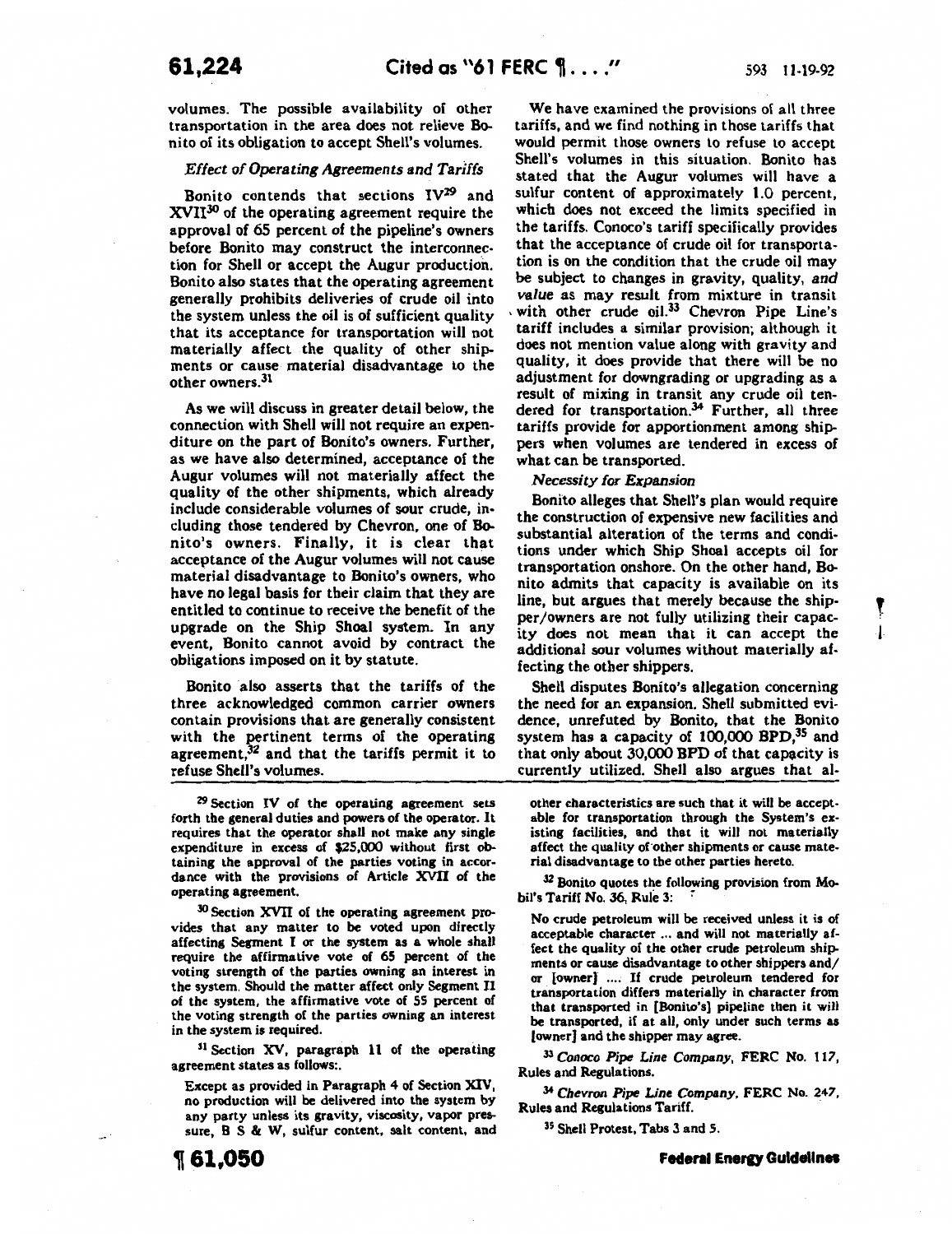lowing it access to Bonito will require no significant participation by Bonito or its owners and no investment. Shell intends to finance and to oversee the construction of the proposed twomile pipeline and the interconnection. The interconnection will not involve any new construction; Shell Pipe Line will merely remove a flange from an existing manifold and bolt its pipeline to the manifold. All that Bonito will.be required to do is provide technical information to Shell Pipe Line's construction engineers.

Bonito then engages in considerable speculation about Shell's motivation in seeking transportation on Bonito's line, including a possible business dispute with the Ship Shoal owners and the likely financial benefit to Shell.

Shell argues that even if its Augur volumes are not accepted, segregation of sweet and sour crude on Ship Shoal will be required eventually because of the mounting effects of the unexpectedly large Bonito sour crude stream on Ship Shoal's sweet stream. While Shell acknowledges that allowing it access to the Bonito system for the Augur volumes may hasten the necessity for the segregation of sweet and sour crudes on Ship Shoal, Shell emphasizes that these changes are both reasonable and inevitable.

Bonito responds that segregation is not inevitable, contending that it has effectively demonstrated that presently connected sources of production can meet the existing operating and other requirements of Ship Shoal to preserve the existing common stream quality. Bonito engages in further speculation about whether the hatching facilities will in fact be constructed and a possible reduction in total volumes accepted by Ship Shoal.

We will not join Bonito in speculating about Shell's motives and whether the hatching facilities will really be constructed. However, it is clear that excess capacity exists on Bonito's system, and even if the line were capacity constrained, proration of all shippers' volumes would be required.<sup>36</sup> No expansion of Bonito's line is planned or required-Shell has demonstrated that the interconnection will be a simple process involving no  $cost^{37}$  and essentially no effort on the part of Bonito and its owners. Yet, even if we were to accept Bonito's allegations as true, that would not diminish its duty to accept the Shell volumes as we have previously determined.

36 See *Belle Fourche Pipeline* Co., 28 FERC 1T 62,150, at pp. 62,281-82 (1984) where the Commission stated "An oil pipeline operating in interstate commerce is thus obliged to accept any shipments tendered to him, 'upon reasonable request.' ... and the carrier is entitled to adopt reasonable rules to allocate insufficient capacity." We further noted that the prohibition against undue discrimination between ship-

contract of a confession

# *Request for Development of* an *Allocation Methodology*

We will not grant Bonito's alternative request that we prescribe an allocation methodol. ogy either for its system or that of other pipelines in the area. In light of our determination that the Bonito owners must provide transportation for Shell under the facts of this case and because Bonito currently has capacity available, that request is premature. Further, we have also noted that the tariffs of its owners on file with this Commission provide for proration of capacity in the event that volumes tendered for transportation exceed available capacity. Finally, because Bonito's owners will not suffer a material disadvantage, Bonito's request that we determine a methodology for compensating such shippers is inappropriate.

#### *The Commission orders:*

(A) Bonito's request that the Commission declare that it is not obligated to permit an interconnection with and provide transportation for Shell is denied as set forth in the body of this order.

(B) Bonito's alternative request that the Commission prescribe an allocation methodology for its system and that of other pipelines in the area and that the Commission determine a methodology for compensating its owners for any material disadvantage is denied as set forth in the body of this order.

Commissioner Moler *dissented in part* with a separate statement attached.

Commissioner Langdon *concurred* with a separate statement attached.

#### Appendix A

#### Bonito Pipeline Ownership

Chevron Oil Company Conoco Pipeline Company ECEE, Inc. Exxon Co. U.S.A. George R. Brown Partnership Hamilton Brothers Oil Company Hamilton Brothers Petroleum Company Hunt Oil Company Hunt Petroleum Company Lamar Hunt Trust Estate MESA Offshore Company Mobil Eugene Island Pipeline Company Nelson Bunker Hunt Trust Estate

pers when allocating insufficient capacity is embodied in section 3(1) of the ICA, which prohibits undue or unreasonable preferences.

<sup>37</sup> While the issue of possible increases in operation and maintenance expenses was not raised by the parties, we point out that any such increases can be recovered by Bonito through its cost of service.

计长口

)<br>اس

- 4 - C || mini 2 c 4 40 day 2016 - 2016 - 2014 || H ( p = 1 = 1 = 1 + 1 + 1 = 1 +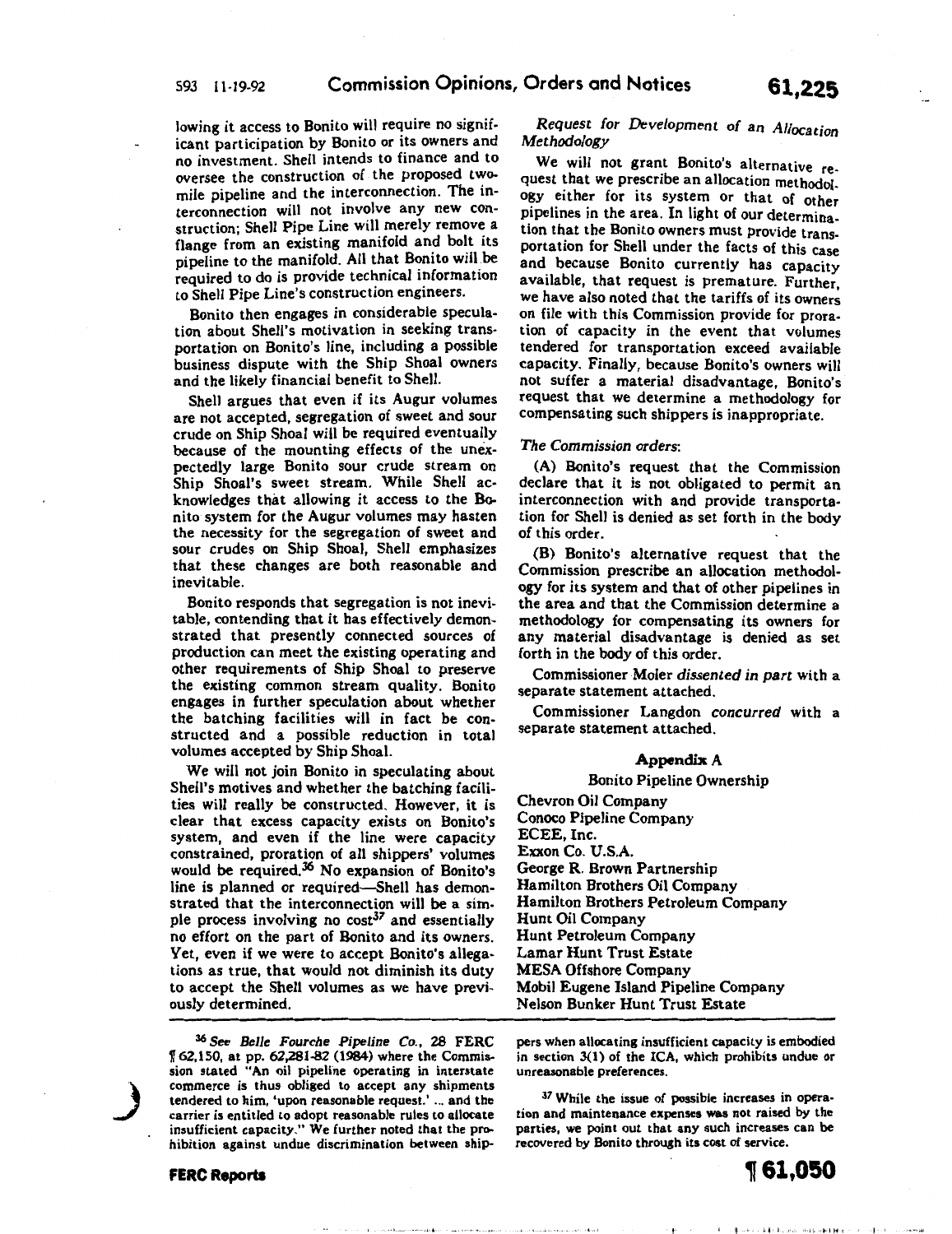**A** 

 $\begin{bmatrix} 1 & 1 \\ 1 & 1 \end{bmatrix}$ 

Pennzoil Company

Pennzoil Exploration and Production Company POGO Producing Co. Texaco Exploration and Production, Inc. Texaco Trading & Transportation, Inc.

Torch Operating Company

### Elizabeth Anne MOLER, Commissioner, *dissenting in part:*

I dissent from that part of the Commission's order finding that we do not have jurisdiction under the Interstate Commerce Act over Bonito. I do so for the reasons expressed in my dissent to the Commission's order issued concurrently involving the Oxy and Samedan pipeline systems.<sup>1</sup>

#### Jerry J. LANGDON, Commissioner, *concurring:*

For the reasons stated in *Oxy Pipeline, Inc. et al.,* Docket Nos. OR87-l-OOO, *et al.* issued contemporaneous with this order, I believe that we should not disclaim Interstate Commerce Act (ICA)<sup>1</sup> jurisdiction over Bonito Pipe LIne. I concur in the outcome of the order, however, because the Outer Continental Shelf Lands Act (OCSLA) provides the statutory authority to accomplish a similar result.

# [t 61,051]

# Oxy Pipeline, Inc., Docket Nos. OR87-2-000, OR87-4-000, OR87-5-000, and OR87-8-000

Cxy Offshore Systems Inc., Docket No. OR87-6-000 and Samedan Pipeline Corporation, Docket No. ORSS-2-000

# Order Granting Petitions for Declaratory Orders and Disclaiming Jurisdiction

## (Issued October 8, 1992)

# Before Commissioners: Martin L. Allday, Chairman; Charles A. Trabandt, Elizabeth Anne Moler, Jerry J. Langdon and Branko Terzic.

On March 2, and 3, 1987, Oxy Pipeline, Inc.  $(Oxy)$  filed seven petitions for declaratory or $der<sup>1</sup>$  in which it asks the Commission to declare that it has no jurisdiction under the Interstate Commerce Act  $(ICA)^2$  over certain of Oxy's pipelines in the outer Continental Shelf waters off the coast of Louisiana. In the alternative, Oxy requests that the Commission exempt Oxy from the requirements of sections 6, 19a, and 20 of the ICA.3 Earlier, on April 19, 1985, Samedan Pipe Line Corporation (Samedan) also filed a request for relief from those requirements.

As discussed below, the Commission concludes that the ICA does not apply to pipelines engaged in the transportation of oil on or across ' the outer Continental Shelf. Accordingly, Oxy and Samedan need not comply with any of the

1 *Oxy Pipeline Inc.,* Docket Nos. OR87-2-000 *et*  a/.; *CXY Offshore Systems, Inc.,* Docket No. OR87 -6-000; *Ssmedan Pipe Line Corporation,* Docket No. ORSS-2-000, Order Granting Petitions for Declaratory Orders and Disclaiming Jurisdiction, 61 FERC w 61,051 (1992).

149 U.S.C. § 1 *et seq.* 

<sup>1</sup> Oxy filed but withdrew other petitions in Docket Nos. OR87-1-000, OR87-3-000, and OR87-7-000. On June 2, 1989, the petition in No. OR87 -6-000 was amended to substitute Cxy Offshore Systems Inc. (Cxy) as the petitioner. References herein to Oxy shall include Cxy.

requirements of the ICA with respect to their facilities on or across the outer Continental Shelf. However, Oxy and Samedan remain subject to the anti-discrimination provisions of the Outer Continental Shelf Lands Act (OCSLA).<sup>4</sup>

#### *Background*

Oxy's filings all involve pipelines in which Oxy and others own undivided joint interests and that connect to leases in which the pipeline owners or their affiliates own working interests in the connecting pipeline. $5$  Oxy states that it "transports (or gathers) its parent company's oil from its working interest in the well ... over its own space in the ... pipeline, to a connection with another pipeline ... where the oil is sold."<sup>6</sup> It further avers that its pipelines cross no state lines, that it "has no knowledge of the ultimate

2 49 U.S.C. § 1 *et seq.* (1976).

3 49 U.S.C. § § 6 (tariff filing), 19a (valuation reporting), and 20 (record keeping and reporting) (1976).

<sup>4</sup> 43 U.S.C. § 1334(e) and (f)(1) (1982).

<sup>5</sup> In many but not all situations, the percentage ownerships in the pipeline are identical to each pipeline owner's share of the working interest in the lease or leases attached to the pipeline.

6 E.g., Oxy Memorandum at p. 5 (Docket No. OR87-2-000). Oxy made such a statement in its memoranda in the other dockets.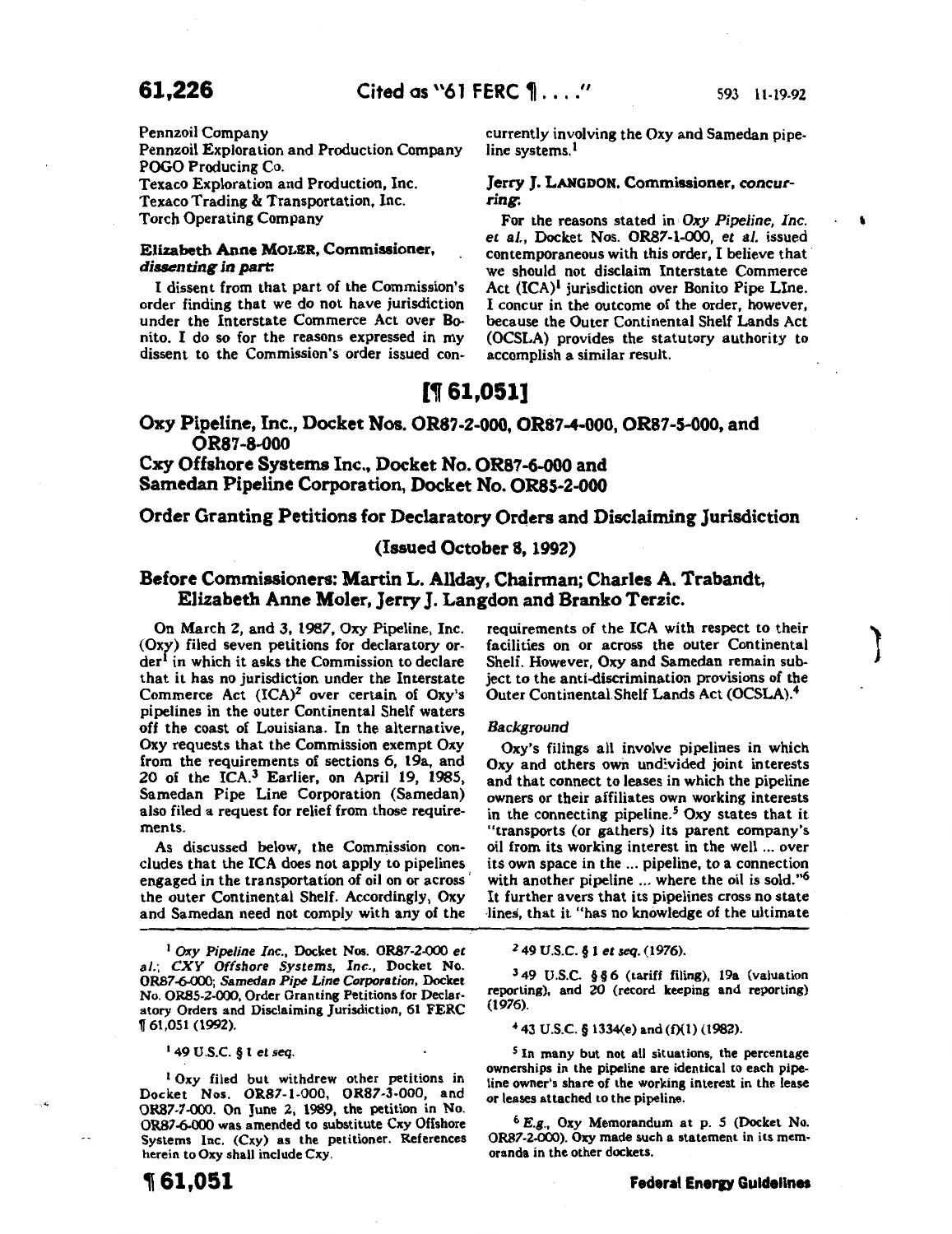destination of the oil,"7 and that no non-owner of the pipelines has ever expressed an interest in shipping oil over the pipelines.

Samedan, a wholly-owned subsidiary of Samedan Oil Corporation (Samedan Oil), transports crude oil from a lease located in the Eugene Island area of the Gulf of Mexico to an offshore Tenneco Pipeline Subsea Tie-In located in the same area for transport to shore. The lease is jointly owned and developed by Samedan Oil and New England Energy, Inc.

#### *jurisdiction*

The jurisdictional issue of whether the ICA applies to outer Continental Shelf oil pipelines requires the Commission to interpret its authority over oil pipelines on the outer Continental Shelf under section 1(1) of ICA. That section provides in pertinent part that the Act "shall apply to common carriers engaged in ... [t]he transportation of oil ... by pipeline ...

from one State or Territory of the United States, or the District of Columbia, to any other State or Territory of the United States, or the District of Columbia, or from one place in a Territory to another place in the same Territory, or from any place in the United States through a foreign country to any other place in the United States, or from or to any place in the United States to or from a foreign country, but only insofar as such transportation or transmission takes place within the United States.<sup>8</sup>

<sup>7</sup>*Id.* at p. 6.

8 49 u.s.c. § 1(1) (1976).

9 Oxy's Memorandum at pp. 1, 2 (Docket No. OR87-2-000). See n.6.

1° 43 U.S.C. § 1332 (The OCSLA states: "It is hereby declared to be the policy of the United States that (1) the subsoil and seabed of the outer Continental Shelf appertain to the United States and are subject to its jurisdiction, control and power of disposition as provided in this subchapter.")

11 Section 1333(a)(1) of OCSLA provides that "[t]he Constitution and laws and civil and political jurisdiction of the United States are hereby extended to the subsoil and seabed of the outer Continental Shelf and to ... any ... installation or other device ... for the purpose of transporting [resources therefrom] to the same extent as if the outer Continental Shelf were an area of exclusive Federal jurisdiction located within a State." 43 U.S.C. § 1333(1). The Supreme Court has described the outer Continental Shelf as an "exclusive federal enclave." *Shell Oil v.* Iowa *Dept. of Revenue, 48B* U.S. 19, 29 n. 9 (1988). However, the OCSLA's grant of jurisdiction did not extend sovereignty in the sense of total ownership or control. *Treasure Salvors, Inc., v. The Unidentified Wrecked*  and *Abandoned Sailing Vessel*, 569 F.2d 330 (5th Cir. 1978) (A Spanish vessel wreck on the outer Continental Shelf is not within the jurisdiction of the United States because the outer Continental Shelf is not land Oxy contends that the Commission lacks jurisdiction under the ICA over Oxy's pipelines on the outer Continental Shelf because the Act does not expressly provide for "jurisdiction over oil pipelines providing transportation ... on the outer Continental Shelf."<sup>9</sup>

The Commission agrees with Oxy that the ICA does not expressly cover pipelines transporting oil solely on or across the outer Continental Shelf. While the outer Continental Shelf appertains to the United States,<sup>10</sup> the outer Continental Shelf is not a State or Territory of the United States.<sup>11</sup> Hence, the outer Continental Shelf does not come within the ICA's jurisdictional language quoted above.<sup>12</sup>

Although, the OCSLA, at 43 U.S.C. § 1333(a)(l), makes it clear that federal law applies to the outer Continental Shelf and the ICA comes within that provision, this alone does not make the ICA applicable to the outer Continental Shelf. Section 1333(a)(l) also provides that the outer Continental Shelf is to be treated "as area of exclusive federal jurisdiction located within a State" for the purposes of applying federal laws. The ICA would not apply to transportation within such a federa' enclave unless the facilities exited the enclave and the oil moved in interstate commerce.<sup>13</sup> Here, the involved facilities do not leave the outer Continental Shelf and, therefore, do not give rise to jurisdiction. Accordingly, the Commission concludes that it has no jurisdiction under the ICA over pipelines engaged in the

owned or controlled by the United States for purposes of the Antiquities Act (16 U.S.C. § § 431-433)). In sum, the outer Continental Shelf is part of the United States and commerce there is interstate commerce for Constitutional purposes, Maryland *v.* Louisiana, 451 U.S. 725 (1981), but the outer Continental Shelf is not an organized Territory and is not within the jurisdictional grant of the ICA.

<sup>12</sup> By contrast, the definition of interstate commerce in the Natural Gas Act does cover Continental Shelf pipelines. Section 2(7) provides:

(7) "Interstate commerce" means commerce between any point in a State and any point outside thereof, or between points within the same State but through any place outside thereof, but only insofar as such commerce takes place within the United States.

15 U.S.C. § 717b (1982). See *Continental Oil Co. v.*  FPC, 370 F.2d 57 (5th Cir. 1967) (The transfer of certain offshore leasehold interests is a sale of natural gas in interstate commerce.

13 Cf. *Interstate Energy* Co., 32 FERC §61,294 (1985), in which we stated that the question of whether commerce is interstate or intrastate is to be determined from the essential character of the commerce and that the transportation intent of the shipper at the time the shipment commences its journey is one of the most significant factors in making that determination.



II I "'II ~ ~~ I I ·t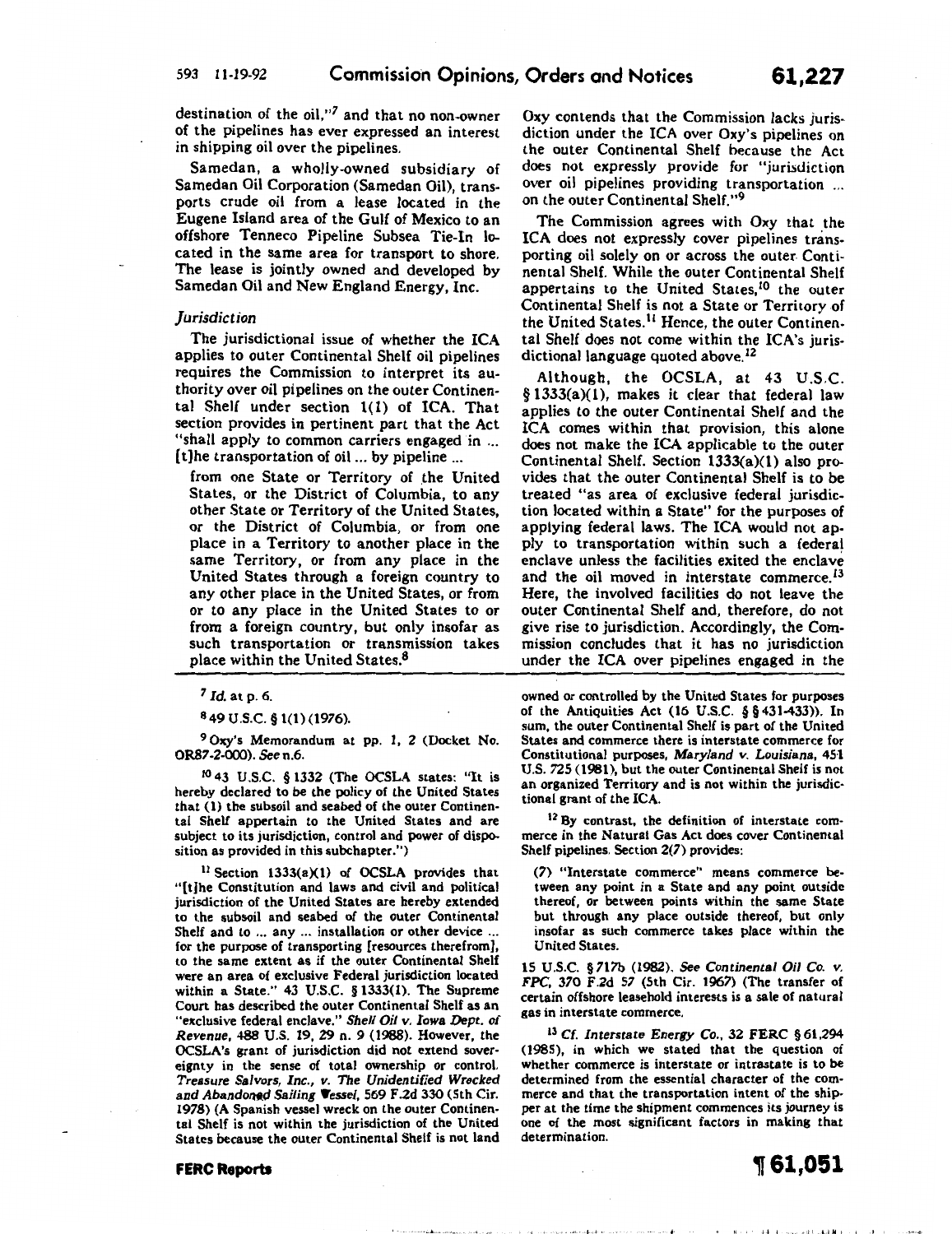transportation of oil solely on or across the outer Continental Shelf.14 However, as stated above, those pipelines remain subject to the anti-discrimination provisions of the OCSLAIS and must provide "open and non-discriminatory access to both owner and non-owner ship-

#### *The Commission Orders:*

(A) Oxy's petition for declaratory order is granted as set forth in the body of this order.

(B) The Commission disclaims jurisdiction under the Interstate Commerce Act over Oxy's pipelines and Samedan's pipeline on or across the outer Continental Shelf.

(C) Samedan's request for relief from the requirements of the Interstate Commerce Act is denied as moot in light of the Commission's determination that it has no jurisdiction over Samedan under that Act.

Commissioner Moler *dissented in part* with a separate statement attached.

Commissioner Langdon *dissented* with a separate statement attached.

### Elizabeth Anne MOLER, Commissioner, dissenting in part:

I dissent from that part of the Commissions order finding that the Interstate Commerce Act (Act) does not apply to pipelines engaged in the transportation of oil on or across the outer Continental Shelf. Oxy and Samedan perform the very functions we are required to regulate under the Act. Consequently, I would uphold the Commission's rate jurisdiction under the Interstate Commerce Act over these pipelines. However, I do join the majority in finding that the pipelines remain subject to the anti-discrimination provisions of the Outer Continental Shelf Lands Act (OCSLA).<sup>I</sup>

Admittedly, the legal question we are presented with is not simple nor clear cut. As the majority points out, the Act does not expressly cover pipelines transporting oil solely

14 A pipeline that starts on the outer Continental Shelf and transports oil through the seaward boundaries of the States to shore for further movement in interstate commerce is jurisdictional under the ICA. 43 u.s.c. § § 1311-1315.

IS *Seen.* 4, supra.

1643 u.s.c. § 1334({)(1).

1 Slip op. at p. 5.

<sup>2</sup>*Id.* at pp. 3-4 ..

3 For example, in 1984 the Commission approved a Stipulation and Consent Agreement in *South*  Timbalier Pipe Line System, 29 FERC 161,345 (1984), imposing a penalty and requiring an outer Continental Shelf pipeline to file tariffs.

, 61,051

on or across the outer Continental Shelf.<sup>2</sup> If this were all there is to the matter, I might agree with the majority. This issue should not be treated simply as a matter of statutory construction where we carefully parse the words of two statutes enacted nearly 50 years apart. There is more to it than that. I believe we must look at the issue in the broader context of how Congress treats oil pipelines operating in interstate commerce.

The Commission has historically regulated outer Continental Shelf oil pipelines as though they were covered by the Interstate Commerce Act. Numerous oil pipeline companies have tariffs on file for movements of crude petroleum from various offshore Louisiana and Texas blocks. Some tariffs had been filed earlier with the Interstate Commerce Commission. And we have processed cases assuming jurisdiction.3

To be sure, the Interstate Commerce Act does not expressly provide for such jurisdiction. This is not surprising as the Act's jurisdictional provisions were crafted almost SO years before Congress asserted federal jurisdiction over the outer Continental Shelf in 1953 with the OC-SLA.4 But, in passing the OCSLA Congress provided that:

The Constitution and laws and civil and political jurisdiction of the United States are hereby extended to the ... outer Continental Shelf . . . to the same extent as if the outer Continental Shelf were an area of exclusive federal jurisdiction located within a state.  $[5]$ 

This provision indicates that Congress intended to extend the scope of all federal laws, including the Interstate Commerce Act, to the outer Continental Shelf.6

Further, the legislative history of the OCSLA Amendment indicates that Congress' open and non-discriminatory access and pipeline expan-· sion amendments were viewed as additions to the Interstate Commerce Act's common carrier

<sup>4</sup>Act of August 7, 1953, c. 345; 67 Stat. 462.

5 43 U.S.C. § 1333(A)(l) (1982).

<sup>6</sup> It is no answer to argue that, by incorporating the terms of the Interstate Commerce Act, the OC-SLA carried forward the limited jurisdictional provisions of section 1(1) of the Interstate Commerce Act and thus intended to exempt oil pipelines from our regulation. By its terms, the OCSLA sought to expand, not limit federal regulation. When Congress sought to limit federal jurisdiction in the OCSLA, it knew how to do so directly without recourse to such a convoluted reading of the law. See, e.g. 43 U.S.C. § 1333(2)(A) providing for the application of certain state civil and criminal laws to the outer Continental Shelf.

·--....

pers."<sup>16</sup>